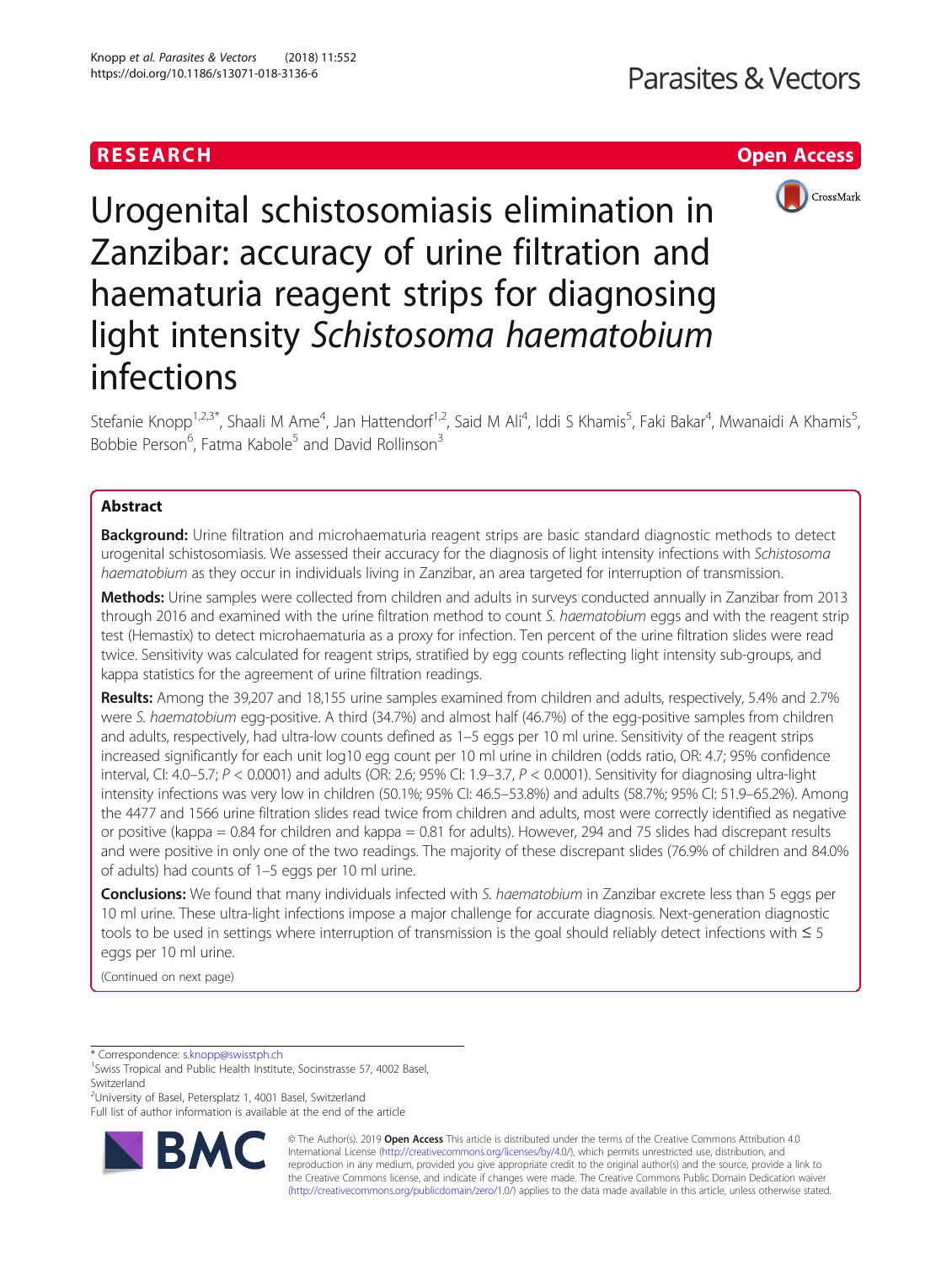(Continued from previous page)

Trial Registration: ISRCTN, [ISRCTN48837681.](http://www.isrctn.com/ISRCTN48837681) Registered 05 September 2012 - Retrospectively registered.

Keywords: Control, Diagnosis, Elimination, Macrohaematuria, Microhaematuria, Reagent strip, Schistosoma haematobium, Surveillance, Urine filtration, Urogenital schistosomiasis, Zanzibar,

## Background

Urogenital schistosomiasis, caused by the blood fluke Schistosoma haematobium, is a common neglected tropical disease (NTD) in many countries of sub-Saharan Africa and the Middle East [\[1](#page-10-0), [2\]](#page-10-0). In 2012, the World Health Organization (WHO) encouraged endemic countries to increase the coverage of preventive chemotherapy programmes for the control of morbidity due to schistosomiasis and to initiate elimination campaigns where appropriate, through strengthened health systems, intensified treatment, provision of water and sanitation, addition of health education for behaviour change and snail control to the programmes  $[3, 4]$  $[3, 4]$  $[3, 4]$  $[3, 4]$ . As a reaction, over the past years, efforts for control and elimination of schistosomiasis have substantially increased.

The typical sign for urogenital schistosomiasis is the presence of blood in urine [\[5](#page-10-0)]. High-risk communities can be identified by using a simple questionnaire asking for visible blood (macrohaematuria) in urine [[6,](#page-10-0) [7\]](#page-10-0). Another recommended proxy for a S. haematobium infection is the detection of microhaematuria using reagent strips [\[8](#page-10-0)–[10](#page-10-0)]. The standard method for urogenital schistosomiasis diagnosis in endemic areas is the microscopic quantification of S. haematobium eggs in urine using polycarbonate filters [\[7](#page-10-0), [11\]](#page-10-0). However, after praziquantel treatment and repeated preventive chemotherapy, macro- and microhaematuria decrease, as well as intensities of infection and the overall prevalence  $[12-15]$  $[12-15]$  $[12-15]$  $[12-15]$  $[12-15]$ . Hence, in areas that have achieved morbidity control (prevalence of heavy-intensity infection < 5% across sentinel sites) and move towards elimination of urogenital schistosomiasis as public health problem (prevalence of heavy-intensity infections < 1% in all sentinel sites) and finally interruption of transmission (reduction of incidence of infection to zero) according to WHO thresholds [[4\]](#page-10-0), macro- and microhaematuria and the number of eggs excreted in urine will be extremely low and eventually zero. These light intensity infections impose a challenge for accurate diagnosis.

A large dataset with S. haematobium diagnostic results was derived from a 5-year cluster randomized trial assessing different interventions against urogenital schistosomiasis in Zanzibar funded by the Schistosomiasis Consortium for Operational Research and Evaluation (SCORE) [\[16](#page-10-0)]. Zanzibar is one of the first areas in sub-Saharan Africa that is targeted for urogenital schistosomiasis elimination as public health problem and interruption of transmission. Using these data, we aimed to assess whether the sensitivity of microhaematuria testing using reagent strips increases with increasing egg counts

measured with the standard urine filtration method. In addition, we aimed to determine the diagnostic test sensi-

tivity at different light intensity infection sub-groups.

# **Methods**

# Study area

The Zanzibar islands, Unguja and Pemba, are part of the United Republic of Tanzania. The population size is estimated at 1.3 million. Historically, urogenital schistosomiasis has been a considerable public health problem on both islands [[17](#page-10-0)–[19](#page-10-0)]. Over the past decades, regular mass drug administration (MDA) with praziquantel, improved access to safe water, better socio-economic conditions and likely also climatic changes have lowered the disease prevalence and reduced morbidity [\[20,](#page-10-0) [21](#page-10-0)]. Efforts to eliminate urogenital schistosomiasis as public health problem on Pemba and to interrupt transmission on Unguja started in 2011 by the Zanzibar Elimination of Schistosomiasis Transmission (ZEST) alliance [\[16,](#page-10-0) [22](#page-10-0)]. These efforts were fostered by a three-arm multi-year cluster randomized trial implemented from 2011 to 2017 to assess the effect of biannual MDA, snail control and be-haviour change interventions [[16](#page-10-0)]. To date, with the exception of some areas where transmission is still considerably high  $[21]$  $[21]$ , the prevalence of S. haematobium infections is well below 10% and infection intensities are light in most administrative areas (shehias).

### Sample size calculation

The sample size calculations for the cluster randomized trial and annual cross-sectional surveys in schools and communities are provided elsewhere [[16](#page-10-0)]. The results of all individuals with a complete urine examination, by urine filtration and reagent strip methods, in 2013, 2014, 2015 and 2016, were included into the analyses presented here.

### Field procedures

The cross-sectional surveys in schools and communities were conducted annually, in both Unguja and Pemba, between February and June in 2013, 2014, 2015 and 2016. Children aged 9–12 years attending the study primary schools and adults aged 20–55 years living in the study communities were included. In each primary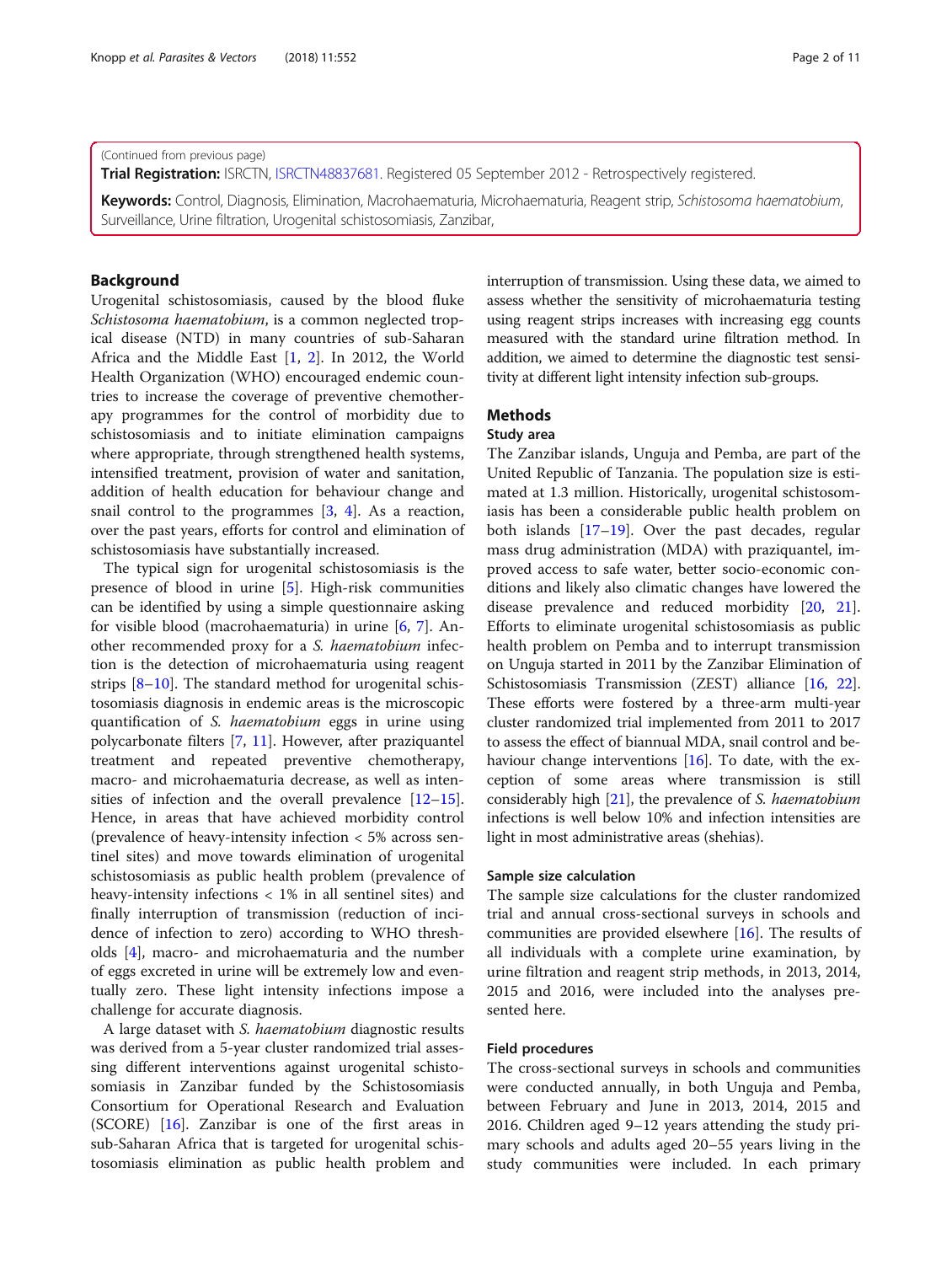school, the headmaster and teachers were informed about the aims of the study and in each community the community leader was consulted. The participant selection procedure in schools and communities has been described elsewhere in detail [[16](#page-10-0)]. In brief, in public primary schools, classes of grades 3 and 4 were visited by the field teams of the NTD Programme and the Public Health Laboratory-Ivo de Carneri (PHL-IdC) on Unguja and Pemba, respectively. The purpose of the study was explained in lay terms to the children. The name, age, sex, and additional demographic information of the selected children were recorded. The children registered for participation received an information sheet and a consent form to bring to their parents. The following day, each child returning the consent form signed by its parent or legal guardian received a urine collection container and was asked to fill the container with its own urine (urine collection occurred between 10:00 and 12:00 hours) and to give the filled container to the field team. In each shehia, households were randomly selected and an adult household member, present at the time, was invited to participate in the study  $[16]$  $[16]$ . After consenting and replying to a brief questionnaire concerning demographic characteristics, the adult received a container for collection of his/her own urine. All urine samples from adults were collected between 10:00 and 14:00 hours. The urine samples collected in Unguja were examined in the laboratory of the NTD Programme of the Ministry of Health in Zanzibar Town, Unguja. The urine samples collected in Pemba were examined in the PHL-IdC in Chake Chake, Pemba.

### Laboratory procedures

On the day of collection, all urine samples (i.e. one single sample per person) were examined by trained laboratory technicians for macrohaematuria using a colour chart and for microhaematuria using reagent strips (Hemastix; Siemens Healthcare Diagnostics GmbH, Eschborn, Germany). Macrohaematuria was graded with numbers from 1 to 6 from transparent to dark red urine using a pretested colour chart [\[23](#page-10-0), [24](#page-10-0)]. Microhaematuria in urine was coded semi-quantitatively according to the Hemastix manufacturer's instructions (negative; trace; +;  $++$ ; and  $++$ ). Additionally, all urine samples of sufficient quantity were rigorously shaken and 10 ml of each sample pressed through a polycarbonate filter with a pore size of 20 μm (Sterlitech, Kent, WA, USA) using a standard 10 ml plastic syringe. All urine filters were put on a microscope slide, covered with a piece of hydrophilic cellophane soaked in glycerol solution, and examined by trained laboratory technicians under the microscope using some drops of Lugol's iodine to stain S. haematobium eggs after cellophane coverage. The presence and number of S. haematobium eggs was recorded. After microscopy, the slides were stored at room temperature for a potential second reading for quality control. Quality control was performed on 10% of the stored urine filtration slides several months after the initial reading. For the selection of quality control urine filtration (QCUF) slides, 10% of the slides of each technician were included, prioritizing slides from microhaematuria-positive urine samples and adding computer randomized microhaematuria-negative slides until the number representing 10% of the total number of slides read by the technician was reached. The QCUF slides were read by trained external microscopists who were blinded to the reagent strip and initial urine filtration results.

### Data management and analysis

The macrohaematuria, microhaematuria, urine filtration, and QCUF results were recorded on paper laboratory forms and subsequently entered into a Microsoft Excel 2010 electronic database (Microsoft Corporation 2010) and cleaned. Data were analysed using STATA version 14.0 (StataCorp., College Station, TX, USA). Only data from urine samples with complete examination (i.e. microhaematuria, microhaematuria and urine filtration result available) and from children aged 9-12 years or adults aged 20-55 years were included in the analyses.

Microhaematuria-positive was defined as a urine sample that had a trace or positive reagent strip colour reaction. S. haematobium-positive was defined as a urine filtration slide that contained at least one S. haematobium egg. The WHO differentiates S. haematobium infections into light  $(1-49$  eggs per 10 ml urine) and heavy ( $\geq 50$  eggs per 10 ml urine) intensity [\[25\]](#page-10-0). In our study we further stratified egg counts into the following sub-classes: "negative" (0 eggs/10 ml), "ultra-light" (1–5 eggs/10 ml), "very light" (6–10 eggs/10 ml), "light" (11–49 eggs/10 ml) and "heavy" ( $\geq 50$  eggs/10 ml) infections. Association between S. haematobium infection (binary outcome variable or categorical explanatory variable) and microhaematuria (binary outcome variable or categorical explanatory variable) was assessed by multivariable logistic regression analyses, adjusted by sex (binary variable), age (continuous variable), study year (categorical variable) and school or shehia as a sampling unit (categorical variable) and expressed as odds ratios (OR) plus 95% confidence intervals (95% CI).

For both children and adults separately, the sensitivity and specificity of the reagent strip method was calculated overall and stratified by the egg count thresholds chosen for ultra-light, very light, light, and heavy infections as described above. The original urine filtration was considered as the diagnostic reference test. The sensitivity of a reagent strip result was calculated as the proportion of positives that were correctly identified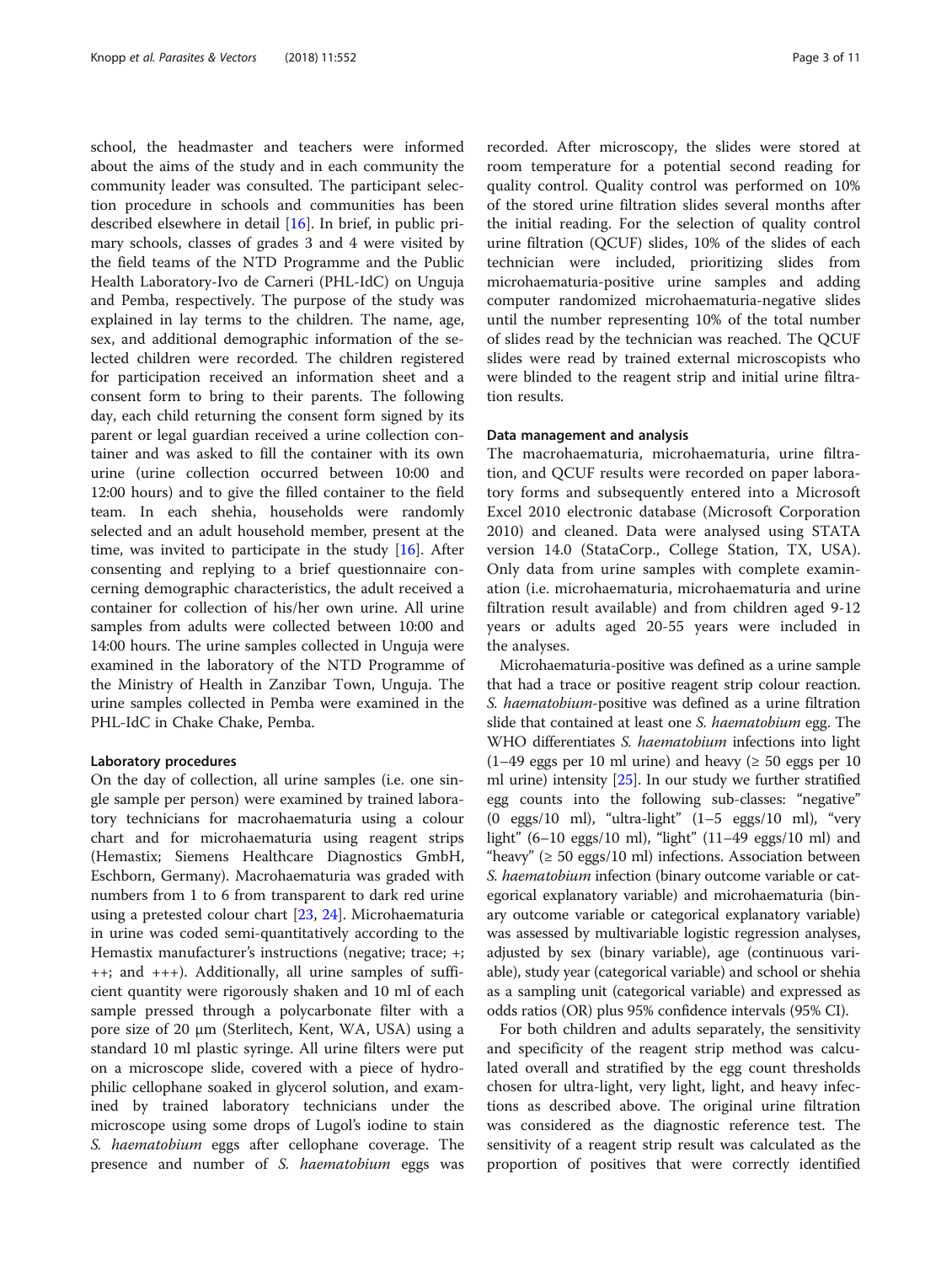<span id="page-3-0"></span>

when compared to the reference test. The specificity of a reagent strip result was calculated as the proportion of negatives that were correctly identified when compared to the reference test. We used 95% CIs to indicate the contrast between groups. In addition, we used logistic

regression to assess whether the sensitivity of the reagent strip method is increasing with increasing egg counts determined by the urine filtration method. For this purpose we used the decimal logarithm of the egg counts of the filtration-positive samples as predictor.

Table 1 Multivariate frequency distribution of S. haematobium infection and egg counts and haematuria presence and grading

| Urine filtration original<br>reading |          | Microhaematuria |                        | Microhaematuria<br>grading      |            |           | Macrohaematuria grading |      |       |        |                |      |                |                |                |
|--------------------------------------|----------|-----------------|------------------------|---------------------------------|------------|-----------|-------------------------|------|-------|--------|----------------|------|----------------|----------------|----------------|
|                                      | $\Gamma$ | %               | $\sqrt{n}$<br>negative | $n$ positive<br>including trace | % positive | Trace $+$ |                         | $++$ | $+++$ |        | $\overline{2}$ | 3    | $\overline{4}$ | 5              | 6              |
| Total children examined              | 39,207   |                 | 36,675                 | 2532                            | 6.5        |           |                         |      |       |        |                |      |                |                |                |
| S. haematobium egg-negative          | 37,077   | 94.6            | 36,070                 | 1007                            | 2.7        | 430       | 264                     | 205  | 108   | 19,070 | 14,265         | 3508 | 223            | $11 \quad 0$   |                |
| S. haematobium egg-positive          | 2130     | 5.4             | 605                    | 1525                            | 71.6       | 292       | 290                     | 468  | 475   | 801    | 1030           | 279  | 18             | 2              | $\overline{0}$ |
| S. haematobium egg counts            |          |                 |                        |                                 |            |           |                         |      |       |        |                |      |                |                |                |
| $1-5$ eggs                           | 740      | 34.7            | 369                    | 371                             | 50.1       | 102       | 91                      | 116  | 62    | 332    | 216            | 89   | 30             | $\mathbf{0}$   | $\circ$        |
| $6-10$ eggs                          | 284      | 13.3            | 85                     | 199                             | 70.1       | 52        | 41                      | 62   | 44    | 117    | 137            | 28   | $\mathcal{P}$  | 0              | 0              |
| 11-49 eggs                           | 646      | 30.3            | 119                    | 527                             | 81.6       | 103       | 113                     | 167  | 144   | 234    | 325            | 81   | 6              | $\mathbf{0}$   | $\mathbf 0$    |
| $50+$ eggs                           | 460      | 21.6            | 32                     | 428                             | 93.0       | 35        | 45                      | 123  | 225   | 118    | 252            | 81   | 7              | $\overline{2}$ | $\mathbf{0}$   |
| Total adults examined                | 18,155   |                 | 16,131                 | 2024                            | 11.1       |           |                         |      |       |        |                |      |                |                |                |
| S. haematobium egg-negative          | 17,673   | 97.3            | 15,985                 | 1688                            | 9.6        | 541       | 475                     | 383  | 289   | 7275   | 7972           | 2250 | 170            | 5              |                |
| S. haematobium egg-positive          | 482      | 2.7             | 146                    | 336                             | 69.7       | 65        | 62                      | 99   | 110   | 157    | 245            | 67   | 11             | 2              | $\overline{0}$ |
| S. haematobium egg counts            |          |                 |                        |                                 |            |           |                         |      |       |        |                |      |                |                |                |
| $1-5$ eggs                           | 225      | 46.7            | 93                     | 132                             | 58.7       | 28        | 40                      | 29   | 35    | 80     | 109            | 31   | 5              | $\Omega$       | $\Omega$       |
| $6-10$ eggs                          | 64       | 13.3            | 18                     | 46                              | 71.9       | 11        | 5                       | 19   | 11    | 25     | 27             | 9    | $\overline{2}$ |                | $\mathbf 0$    |
| 11-49 eggs                           | 124      | 25.7            | 27                     | 97                              | 78.2       | 17        | 14                      | 32   | 34    | 38     | 71             | 13   |                |                | $\mathbf 0$    |
| $50 + eggs$                          | 69       | 14.3            | 8                      | 61                              | 88.4       | 9         | 3                       | 19   | 30    | 14     | 38             | 14   | 3              | $\Omega$       | $\mathbf 0$    |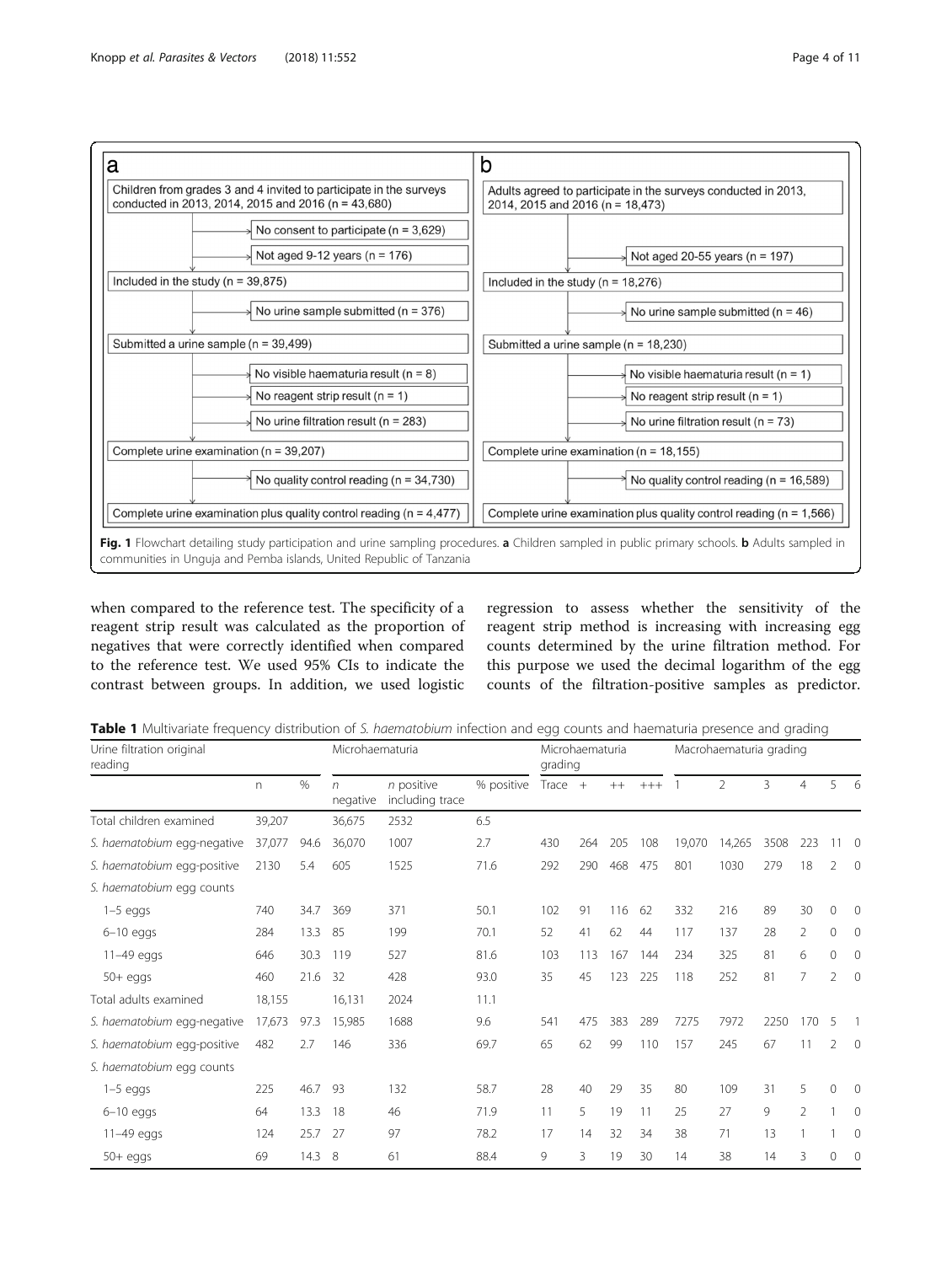<span id="page-4-0"></span>The graphical representation of the predicted values is shown in Additional file [1](#page-9-0).

The agreement between the positive and negative readings of the original urine filtration versus the QCUF reading was determined using kappa (κ)-statistics. The κ-statistics were interpreted as follows: < 0.00 indicating no agreement; 0.00–0.20 indicating slight agreement; 0.21–0.40 indicating fair agreement; 0.41–0.60 indicating moderate agreement; 0.61–0.80 indicating substantial agreement; 0.81–0.99 indicating almost perfect agree-ment; and 1.00 indicating perfect agreement [\[26\]](#page-10-0).

### Results

### Study participation and operational results

As shown in Fig. [1a,](#page-3-0) a total of 43,680 children were invited to participate in the cross-sectional surveys conducted in 2013, 2014, 2015 and 2016. Among them, 39,875 were aged 9–12 years and submitted a signed form from their parents consenting to their participation. Complete urine sample examinations including results on macrohaematuria, microhaematuria and S. haematobium egg counts were available for 39,207 children. Among them, 20,680 (52.7%) were girls and 18,527 (47.3%) were boys. A QCUF reading was performed for 4477 slides.

Figure [1b](#page-3-0) indicates that a total of 18,473 adults participated in the study. Among them, 18,276 were aged 20– 55 years and included in the study. Complete urine sample examinations were available for 18,155 adults. Among them, 10,573 (58.2%) were female and 7582 (41.8%) were male. A QCUF reading was performed for 1566 slides.

## Association between infection intensity and haematuria in children

As shown in Table [1,](#page-3-0) among the 39,207 urine filtration slides examined for S. haematobium infection in children, 2130 (5.4%) were found to be egg-positive. Among the S. haematobium-positive slides, ultra-light infections with 1–5 eggs/10 ml urine were most common (34.7%). Very light infections with 6–10 eggs/10 ml were found in 13.3%, light infections with 11–49 eggs/10 ml were found in 30.3%, and heavy infections with  $\geq$  50 eggs/10 ml urine were found in 21.6% of the S. haematobium- positive slides. Among all urine samples examined, 1.2% were identified with heavy infection intensities.

Table [1](#page-3-0) indicates that the majority of urines were lightly coloured and only very few children and adults had visible haematuria. A total of 2532 (6.5%) urine samples from children were microhaematuria-positive. Among the 2130 S. haematobium egg-positive urine samples, 605 (71.6%) were microhaematuria-positive and among the 37,077 *S. haematobium* egg-negative urine samples, 1007 (2.7%) were microhaematuria-positive.

Table 2 Association between S. haematobium egg counts and microhaematuria

| Variable type            | Variable name               | n      | <b>OR</b> | 95% CI         |
|--------------------------|-----------------------------|--------|-----------|----------------|
| Children aged 9-12 years |                             | 39,207 |           |                |
| Outcome                  | S. haematobium egg-positive |        |           |                |
| Explanatory              | Microhaematuria-positive    |        | 86.6      | 75.6-99.1      |
|                          | Trace                       |        | 42.8      | $35.0 - 52.3$  |
|                          | $^{+}$                      |        | 66.8      | 53.4-83.2      |
|                          | $++$                        |        | 129.6     | 104.2-161.2    |
|                          | $+++$                       |        | 188.8     | 146.5-243.3    |
|                          | Boys                        |        | 1.9       | $1.67 - 2.17$  |
| Outcome                  | Microhaematuria-positive    |        |           |                |
| Explanatory              | S. haematobium egg-positive |        | 85.7      | 74.9-98.1      |
|                          | $1-5$ eggs                  |        | 45        | 37.6-53.9      |
|                          | $6-10$ eggs                 |        | 96.1      | 72.8-126.9     |
|                          | 11-49 eggs                  |        | 208.7     | 166.0-262.5    |
|                          | $50+$ eggs                  |        | 604.2     | 414.5-880.8    |
|                          | Boys                        |        | 0.83      | $0.74 - 0.93$  |
| Adults aged 20-55 years  |                             | 18,155 |           |                |
| Outcome                  | S. haematobium egg-positive |        |           |                |
| Explanatory              | Microhaematuria-positive    |        | 29.6      | 23.6-37.2      |
|                          | Trace                       |        | 19.3      | $13.7 - 27.1$  |
|                          | $^{+}$                      |        | 21.6      | $15.3 - 27.1$  |
|                          | $++$                        |        | 34.6      | $25.3 - 47.3$  |
|                          | $^{+++}$                    |        | 50.2      | 36.4-69.3      |
|                          | Men                         |        | 2.5       | $2.0 - 3.1$    |
| Outcome                  | Microhaematuria-positive    |        |           |                |
| Explanatory              | S. haematobium egg-positive |        | 29.5      | $23.6 - 36.8$  |
|                          | $1-5$ eggs                  |        | 19.9      | $15.0 - 26.3$  |
|                          | $6 - 10$ eggs               |        | 42.3      | 24.2-74.0      |
|                          | 11-49 eggs                  |        | 50.6      | 32.0-79.9      |
|                          | $50+$ eggs                  |        | 129.1     | $60.6 - 274.8$ |
|                          | Men                         |        | 0.5       | $0.44 - 0.55$  |

Abbreviations: OR odds ratio; 95% CI 95% confidence interval

Compared with S. haematobium egg-negative children, egg-positive children had significantly higher odds to present with microhaematuria (OR: 85.7; 95% CI: 74.9–98.1). The odds increased with increasing egg counts and were highest for heavy (OR: 604.2; 95% CI: 414.5–880.8), followed by light (OR: 208.7; 95% CI: 166.0–265.5), very light (OR: 96.1; 95% CI: 72.8–126.9), and ultra-light (OR: 45.0; 95% CI: 37.6–53.9) infections. Boys had higher odds to be S. *haematobium*-positive (OR: 1.9; 95% CI: 1.7–2.2) but lower odds to be microhaematuria-positive (OR: 0.9; 95% CI: 0.7–0.9) than girls. More details about the associations between S. *haematobium* infection intensity and microhaematuria are presented in Table 2 and Fig. [2a](#page-5-0).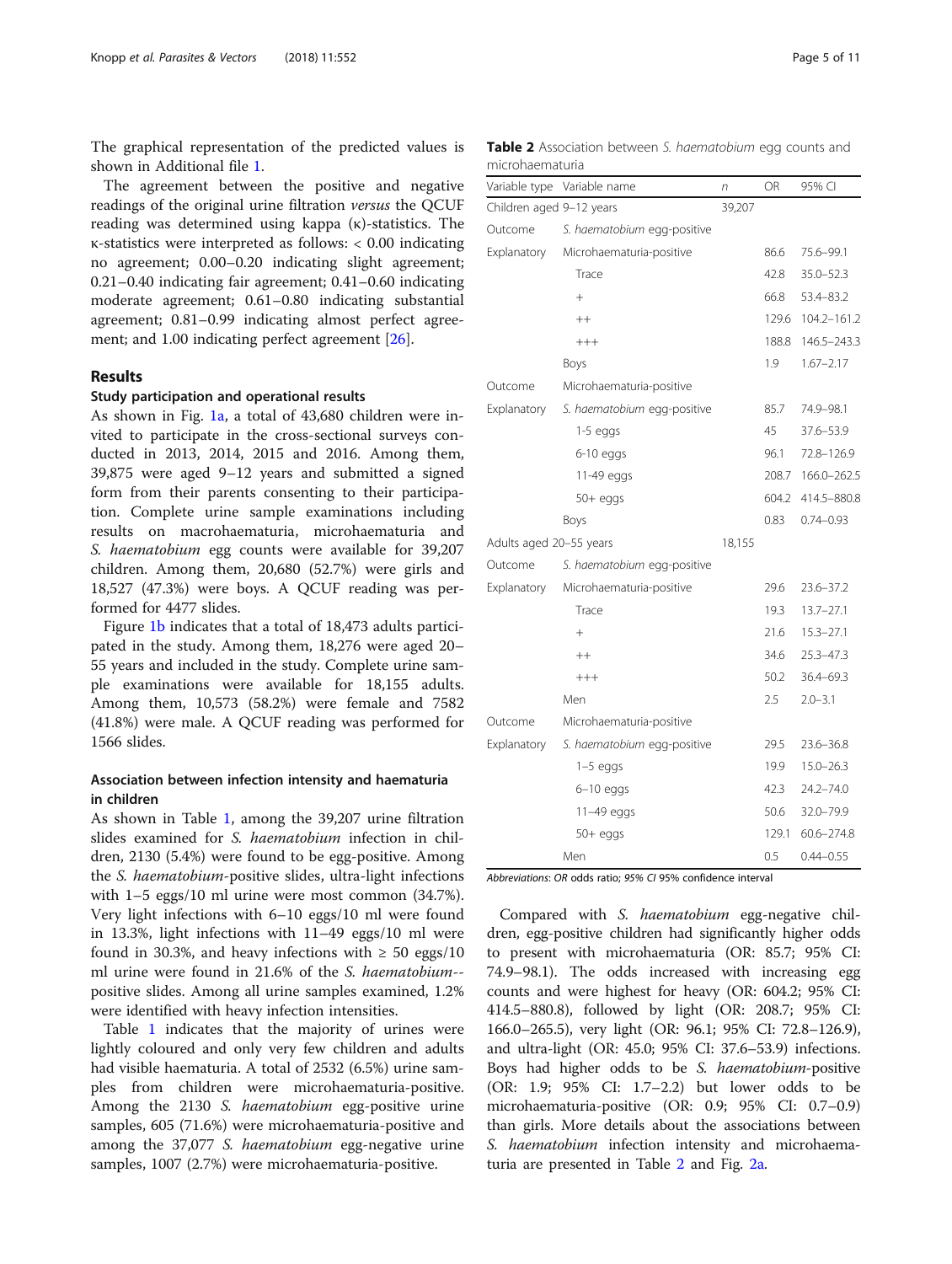<span id="page-5-0"></span>

# Association between infection intensity and haematuria in adults

As shown in Table [1](#page-3-0), among the 18,155 urine filtration slides examined for *S. haematobium* infection in adults, 482 (2.7%) were egg positive. Ultra-light infections were most common (46.7%), followed by light (25.7%), heavy (14.3%) and very light (13.3%) infections. Among all examined urine samples, 0.4% were identified with heavy infection intensities. Among the S. haematobium egg-positive samples, 336 (69.7%) were microhaematuria-positive and among the egg-negative urine samples, 1688 (9.6%) were microhaematuria-positive.

Adults had higher odds to be microhaematuria-positive if S. haematobium eggs were found in their urine (OR: 29.5; 95% CI: 23.6–36.8). The odds increased with increasing egg counts (Table [2](#page-4-0)). They were highest for heavy (OR: 129.1; 95% CI: 60.6–274.8), followed by light (OR: 50.6; 95% CI: 32.0–79.9), very light (OR: 42.3; 95% CI: 24.2–74.0), and ultra-light (OR: 19.9; 95% CI: 15.0–26.3) infections. Men had higher odds to be S. haematobiumpositive (OR: 2.5; 95% CI: 2.0–3.1) but lower odds to be microhaematuria-positive (OR: 0.50; 95% CI: 0.4–0.6) than women.

### Specificity and sensitivity of the reagent strip method

As shown in Table [3,](#page-6-0) in children, the specificity of the reagent strip method was 97.3% (97.1–97.4%). The overall sensitivity was 71.6% (95% CI: 69.6– 73.5%). When considering intensity subgroups, the sensitivity was lowest for ultra-light infections (50.1%; 95% CI: 46.5–53.8%), followed by very light (70.1%; 95% CI: 64.4–75.3%), light (81.6%; 95% CI: 78.4– 84.5%), and heavy (93.0%; 95% CI: 90.3–95.2%) infections.

As indicated in Table [4](#page-7-0) among adults, the specificity of the reagent strip method was 90.4% (95% CI: 90.0–90.9%). The overall sensitivity was 69.7% (95% CI: 65.4–73.8%). Stratified by intensity, the sensitivity was 58.7% (95% CI: 51.9–65.2%) for ultra-light, 71.9% (95% CI: 59.2–82.4%) for very light, 77.9% (95% CI: 69.5–84.9%) for light and 88.7% (95% CI: 79.0–95.0%) for heavy infections.

Additional file [1](#page-9-0) shows that the sensitivity of the reagent strip method increased significantly for each unit  $log_{10}$  egg count per 10 ml urine in children (OR: 4.7; 95% CI: 4.0–5.7, P < 0.0001) and adults (OR: 2.6; 95% CI: 1.9–3.7,  $P < 0.0001$ ). The difference of the test sensitivity between children and adults ( $P = 0.001$ ) as well as the population-egg-count interaction ( $P = 0.002$ ) were statistically significant.

### Urine filter microscopy

Table [5](#page-8-0) shows that among the 4477 urine filtration slides from children that were subjected to QCUF, 3087 slides were negative and 1096 slides were recorded as egg-positive in both the original and the QCUF reading. The kappa-agreement was almost perfect ( $\kappa = 0.84$ ). However, 163 slides were only positive in the original and 131 slides were only positive in the QCUF reading. As presented in Table [5,](#page-8-0) among the 294 slides that were only positive in one or the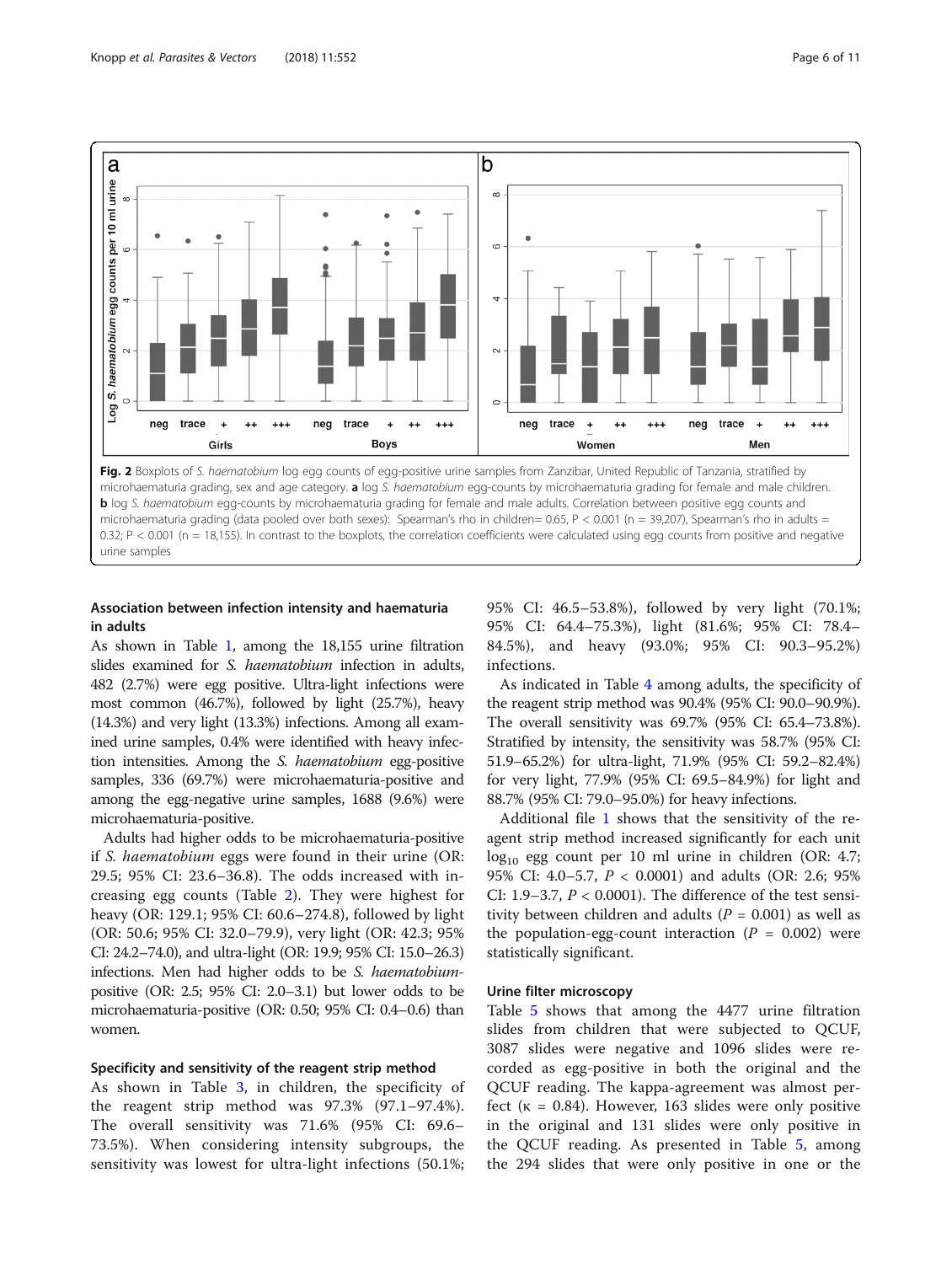| Reference test: urine filtration |          | Microhaematuria    |          |        |
|----------------------------------|----------|--------------------|----------|--------|
| All individuals included         |          | Positive           | Negative | Total  |
|                                  | Positive | 1525               | 605      | 2130   |
|                                  | Negative | 1007               | 36,070   | 37,077 |
|                                  | Total    | 2532               | 36,675   | 39,207 |
| Sensitivity of reagent strips    |          | 71.6% (69.6-73.5%) |          |        |
| Specificity of reagent strips    |          | 97.3% (97.1-97.4%) |          |        |
| Subgroup: 1-5 eggs/10 ml         |          | Positive           | Negative | Total  |
|                                  | Positive | 371                | 369      | 740    |
|                                  | Negative | 1007               | 36,070   | 37,077 |
|                                  | Total    | 1378               | 36,439   | 37,817 |
| Sensitivity of reagent strips    |          | 50.1% (46.5-53.8%) |          |        |
| Subgroup: 6-10 eggs/10 ml        |          | Positive           | Negative | Total  |
|                                  | Positive | 199                | 85       | 284    |
|                                  | Negative | 1007               | 36,070   | 37,077 |
|                                  | Total    | 1206               | 36,155   | 37,361 |
| Sensitivity of reagent strips    |          | 70.1% (64.4-75.3%) |          |        |
| Subgroup: 11-49 eggs/10 ml       |          | Positive           | Negative | Total  |
|                                  | Positive | 527                | 119      | 646    |
|                                  | Negative | 1007               | 36,070   | 37,077 |
|                                  | Total    | 1534               | 36,189   | 37,723 |
| Sensitivity of reagent strips    |          | 81.6% (78.4-84.5%) |          |        |
| Subgroup: 50+ eggs/10 m          |          | Positive           | Negative | Total  |
|                                  | Positive | 428                | 32       | 460    |
|                                  | Negative | 1007               | 36,070   | 37,077 |
|                                  | Total    | 1435               | 36,102   | 37,537 |
| Sensitivity of reagent strips    |          | 93.0% (90.3-95.2%) |          |        |

<span id="page-6-0"></span>Table 3 Sensitivity and specificity of the reagent strip method for S. haematobium diagnosis in children when urine filtration results are considered as reference test

other microscopy reading, 93 slides had an egg count of 1 (31.6%). The vast majority of the discrepant slides had egg counts between 1 and 5 (76.9%), followed by egg counts between 6 and 10 (12.2%), egg counts between 11 and 49 (7.5%), and 50 and above (3.4%).

A total of 1566 urine filtration slides from adults were subjected to QCUF. Among them, 1292 were negative and 199 were recorded as egg-positive in both the original and the QCUF reading. Hence, the kappa-agreement was almost perfect ( $\kappa = 0.81$ ). However, 35 slides were only positive in the original reading and 40 slides were only positive in the QCUF reading. For adults, among the 75 slides that had discrepant results, almost half (45.3%) had an egg count of 1. The majority of the discrepant slides, had egg counts between 1 and 5 (84.0%), followed by egg counts between 6 and 10 (13.3%), egg counts between 11 and 49 (1.3%), and 50 and above (1.3%).

### **Discussion**

Reagent strips and urine filtration are basic standard diagnostic methods to detect urogenital schistosomiasis [[7,](#page-10-0) [27](#page-10-0)–[29](#page-10-0)]. Their sensitivity is, however, reduced in low prevalence settings, treated populations, or subgroups with light intensity infections [[27,](#page-10-0) [30,](#page-10-0) [31\]](#page-10-0). Moving towards the goal of interruption of Schistosoma transmission, it is important to assess at what level of egg counts the diagnostic methods start to lose their accuracy. Here, we evaluated the performance of urine filtration readings and microhaematuria assessment for diagnosing *S. haematobium* infections in several thousand urine samples from children and adults living in Zanzibar, an area targeted for interruption of transmission of urogenital schistosomiasis.

Our study clearly showed that both reagent strip and urine filtration method have a particularly low diagnostic accuracy for the detection of ultra-light infections with egg counts of 1–5 eggs per 10 ml of urine. In line with a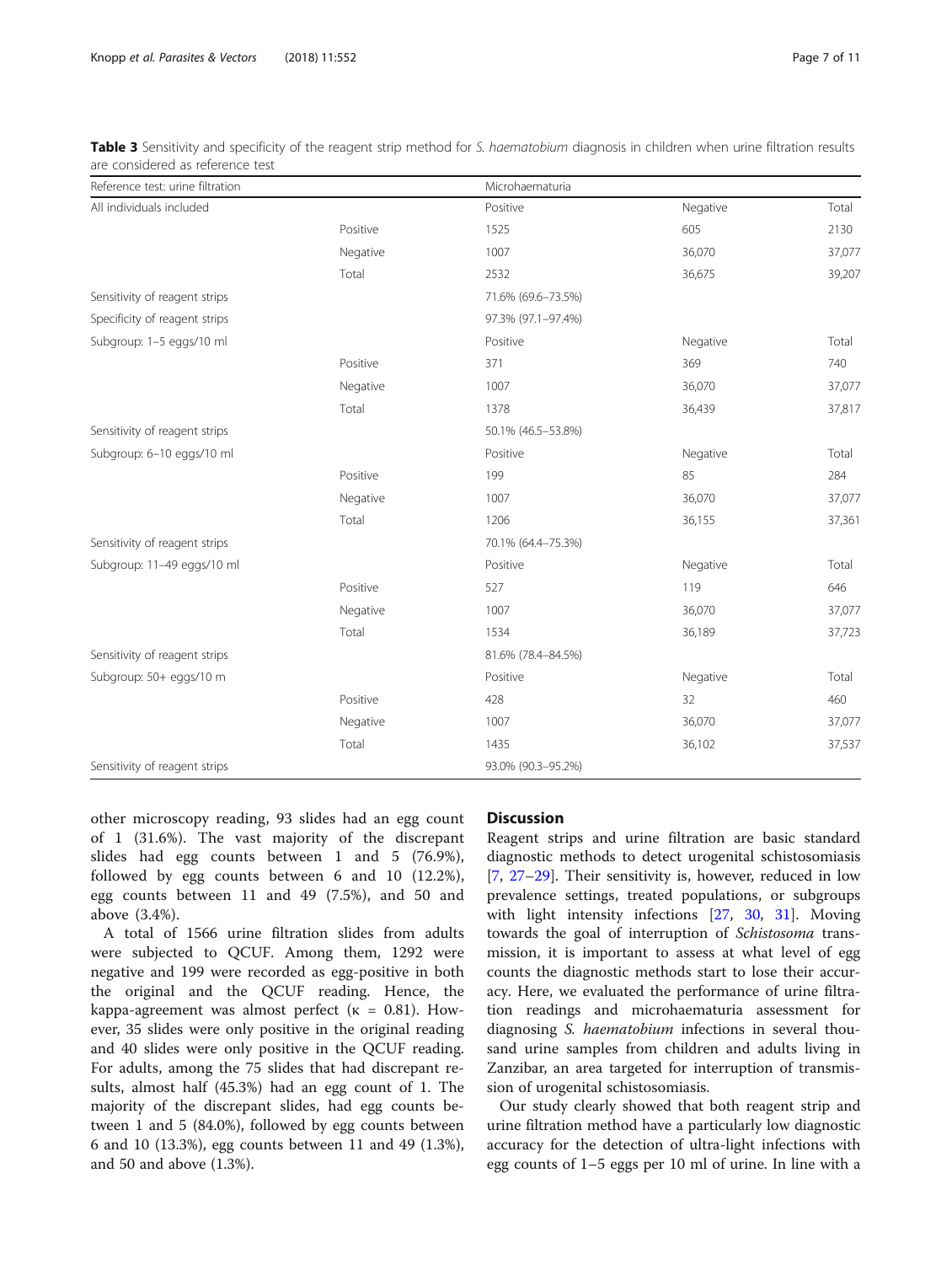| Reference test: urine filtration |          | Microhaematuria    |          |        |
|----------------------------------|----------|--------------------|----------|--------|
| All individuals included         |          | Positive           | Negative | Total  |
|                                  | Positive | 336                | 146      | 482    |
|                                  | Negative | 1688               | 15,985   | 17,673 |
|                                  | Total    | 2024               | 16,131   | 18,155 |
| Sensitivity of reagent strips    |          | 69.7% (65.4-73.8%) |          |        |
| Specificity of reagent strips    |          | 90.4% (90.0-90.9%) |          |        |
| Subgroup: 1-5 eggs/10 ml         |          | Positive           | Negative | Total  |
|                                  | Positive | 132                | 93       | 225    |
|                                  | Negative | 1688               | 15,985   | 17,673 |
|                                  | Total    | 1820               | 16,078   | 17,898 |
| Sensitivity of reagent strips    |          | 58.7% (51.9-65.2%) |          |        |
| Subgroup: 6-10 eggs/10 ml        |          | Positive           | Negative | Total  |
|                                  | Positive | 46                 | 18       | 64     |
|                                  | Negative | 1688               | 15,985   | 17,673 |
|                                  | Total    | 1734               | 16,003   | 17,737 |
| Sensitivity of reagent strips    |          | 71.9% (59.2-82.4%) |          |        |
| Subgroup: 11-49 eggs/10 ml       |          | Positive           | Negative | Total  |
|                                  | Positive | 95                 | 27       | 122    |
|                                  | Negative | 1688               | 15,985   | 17,673 |
|                                  | Total    | 1783               | 16,012   | 17,795 |
| Sensitivity of reagent strips    |          | 77.9% (69.5-84.9%) |          |        |
| Subgroup: 50+ eggs/10 ml         |          | Positive           | Negative | Total  |
|                                  | Positive | 63                 | 8        | 71     |
|                                  | Negative | 1688               | 15,985   | 17,673 |
|                                  | Total    | 1751               | 15,993   | 17,744 |
| Sensitivity                      |          | 88.7% (79.0-95.0%) |          |        |

<span id="page-7-0"></span>Table 4 Sensitivity and specificity of the reagent strip method for S. haematobium diagnosis in adults when urine filtration results are considered as reference test

recent meta-analysis, indicating sensitivities of reagent strips of 65% for light intensity infection and 72% for post-treatment groups [\[30\]](#page-10-0), the overall sensitivity to detect S. haematobium infections with reagent strips in children and adults in our study was 71.6% and 69.7%, respectively. However, the sensitivity of reagent strips to detect ultra-light infections was considerably lower (50.1% in children and 58.7% in adults). Comparing the results of urine filtration microscopy, we found that the overall agreement when slides were read twice was almost perfect. However, false-negative diagnosis by one of the two readings occurred and particularly when egg counts were between 1 and 5 eggs per 10 ml urine.

In Zanzibar, only a small portion of the samples examined by urine filtration were S. haematobium egg-positive (5.4% of children and 2.7% of adults) and more than a third of these egg-positive slides showed ultra-light infections with 1–5 eggs per 10 ml urine (34.7% of children and 46.7% of adults). Only about half of these ultra-lightly infected individuals (50.1% of children and 58.7% of adults) presented with detectable microhaematuria. Our results highlight that a large proportion of individuals living in elimination settings such as Zanzibar that are targeted by regular interventions harbour ultra-light infections. These cases may be missed when reagent strips or single urine filtration readings are applied as diagnostic approach. Hence, in settings where interruption of transmission is the goal and already the excretion of a single egg into a water body with intermediate host snails can result in resurgence of transmission and (re-)infection of a whole community, more sensitive diagnostic methods are needed to identify and subsequently treat infected individuals. These next-generation diagnostic tools should be able to reliably detect infections with  $\leq$  5 eggs per 10 ml urine.

In line with other studies, the performance of both reagent strips and urine filtration improved significantly when egg counts increased  $[12, 18, 27]$  $[12, 18, 27]$  $[12, 18, 27]$  $[12, 18, 27]$  $[12, 18, 27]$  $[12, 18, 27]$ . The odds of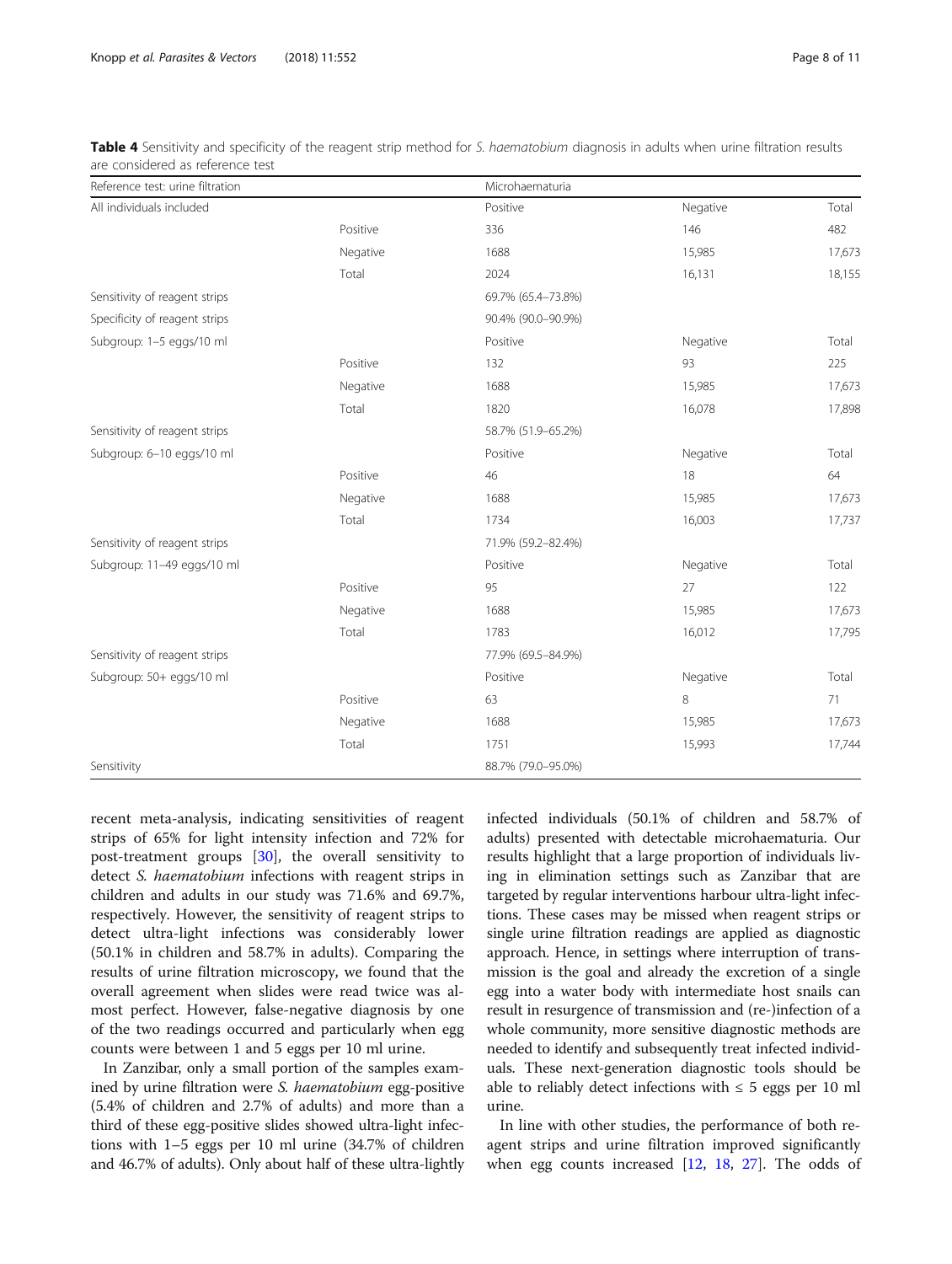| Microscopic examination |                                                                                | $\boldsymbol{n}$ | $\%$ |
|-------------------------|--------------------------------------------------------------------------------|------------------|------|
| Children                | Slides with original and QCUF reading                                          | 4477             |      |
|                         | Slides with positive results in both readings                                  | 1096             |      |
|                         | Slides with negative results in both readings                                  | 3087             |      |
|                         | Slides with discrepant results<br>(one reading positive, one reading negative) | 294              |      |
|                         | S. haematobium egg counts on discrepant slides                                 |                  |      |
|                         | 1 egg                                                                          | 93               | 31.6 |
|                         | 2 eggs                                                                         | 57               | 19.4 |
|                         | 3 eggs                                                                         | 39               | 13.3 |
|                         | 4 eggs                                                                         | 23               | 7.8  |
|                         | 5 eggs                                                                         | 14               | 4.8  |
|                         | $1-5$ eggs                                                                     | 226              | 76.9 |
|                         | $6 - 10$ eggs                                                                  | 36               | 12.2 |
|                         | 11-49 eggs                                                                     | 22               | 7.5  |
|                         | $50+$ eggs                                                                     | 10               | 3.4  |
| Adults                  | Slides with original and QCUF reading                                          | 1566             |      |
|                         | Slides with positive results in both readings                                  | 199              |      |
|                         | Slides with negative results in both readings                                  | 1292             |      |
|                         | Slides with discrepant results<br>(one reading positive, one reading negative) | 75               |      |
|                         | S. haematobium egg counts on discrepant slides                                 |                  |      |
|                         | 1 egg                                                                          | 34               | 45.3 |
|                         | 2 eggs                                                                         | 12               | 16.0 |
|                         | 3 eggs                                                                         | 6                | 8.0  |
|                         | 4 eggs                                                                         | 7                | 9.3  |
|                         | 5 eggs                                                                         | 4                | 5.3  |
|                         | $1-5$ eggs                                                                     | 63               | 84.0 |
|                         | $6-10$ eggs                                                                    | 10               | 13.3 |
|                         | $11-50$ eggs                                                                   | $\mathbf{1}$     | 1.3  |
|                         | $51 + eggs$                                                                    | $\mathbf{1}$     | 1.3  |

<span id="page-8-0"></span>Table 5 Schistosoma haematobium egg counts on discrepant slides when examined by original or quality control urine filtration (QCUF) microscopy

urine samples being microhaematuria-positive increased significantly from ultra-light to very light to light to heavy infection egg outputs. Also, the number of false-negative or false-positive urine filtration slide readings decreased considerably with increasing egg counts. Only very few slides were wrong-negative or wrong-positive at counts of  $\geq$  50 eggs per 10 ml urine, errors that might be attributed to wrong labelling.

Hence, urine filtration and reagent strip methods are valid means to detect S. haematobium infections in epidemiological surveys and outpatient centres in areas where infection intensities are reasonably high [\[30](#page-10-0), [32](#page-10-0)]. In areas identified to have high prevalences and infection intensities, preventive chemotherapy without individual diagnosis will be the key intervention to control

morbidity [\[7](#page-10-0)]. Urine filtration and reagent strips might also be suitable tools for monitoring progress in areas where preventive chemotherapy plus complementary interventions are used to achieve elimination as a public health problem. However, only urine filtration allows classification of S. haematobium infections into light and heavy intensities as defined by the WHO [\[25](#page-10-0)]. Where interruption of transmission is the goal, novel intervention strategies need to be considered and tested. The sensitive and specific identification of infected individuals excreting S. haematobium eggs, including ultra-lightly infected individuals, will gain importance. Hence, next-generation diagnostic tools that are reliably working below a level of 5 eggs per 10 ml urine are urgently needed.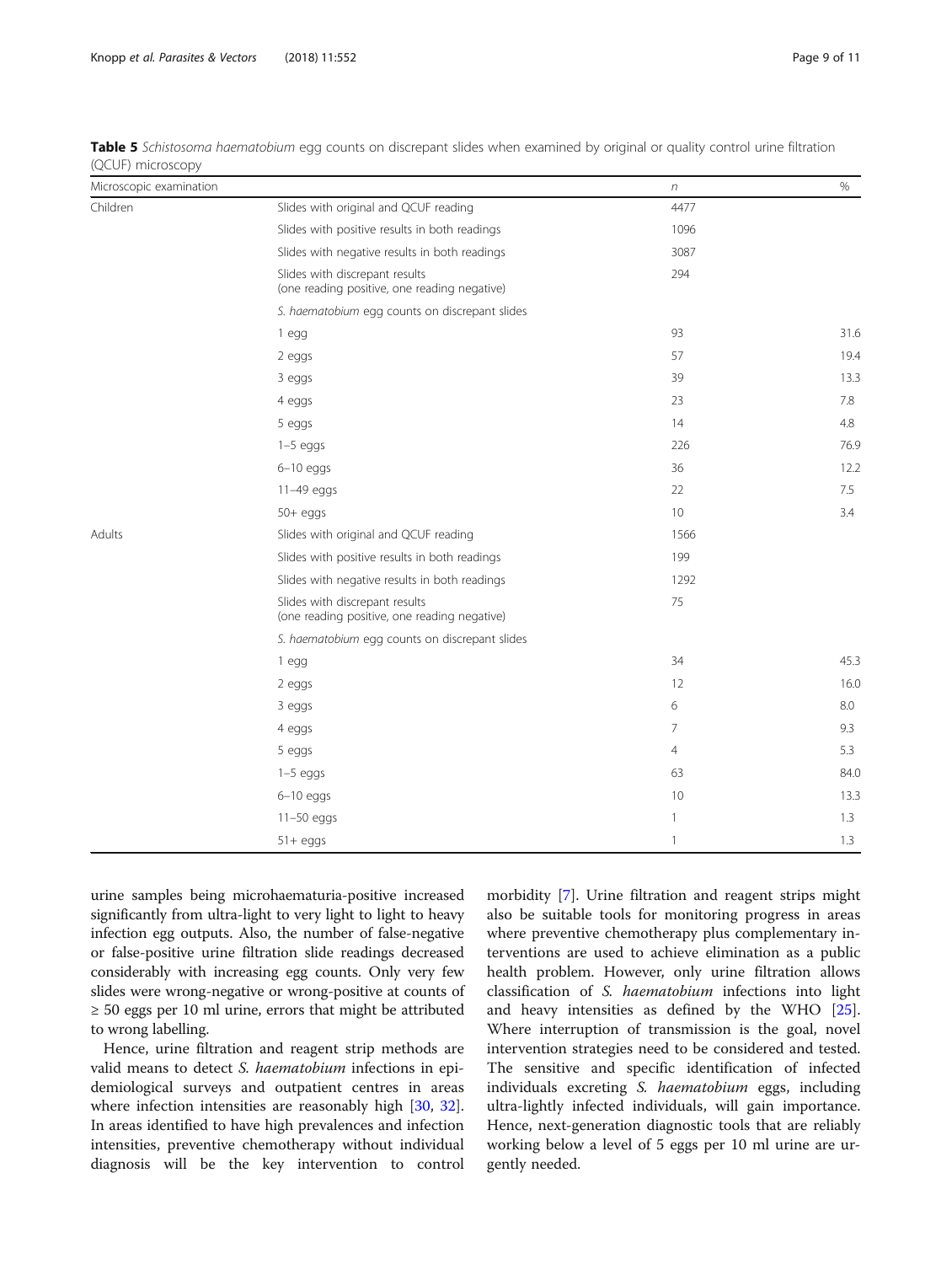<span id="page-9-0"></span>A first step into improved diagnosis of S. haematobium infections in population groups excreting low numbers of eggs was done with the development and evaluation of the up-converting phosphor-lateral flow circulating anodic antigen (UCP-CAA) assay and the detection of parasite specific DNA Dra1 fragments in urine using PCR-based methods, respectively [\[29,](#page-10-0) [31](#page-10-0), [33](#page-10-0)–[35\]](#page-10-0). However, these tests need a considerable amount of equipment, material and training of technicians and will hence mostly be of use in well-equipped central laboratories. For monitoring and surveillance at the peripheral level, e.g. in local schools and health facilities, a simple rapid diagnostic test with high sensitivity such as the point-of-care circulating cathodic antigen test available for S. mansoni [\[36,](#page-10-0) [37](#page-10-0)] is needed also for S. haematobium diagnosis. Such a sensitive rapid diagnostic test would facilitate focal screen-and-treat and other tailored surveillance-response scenarios that could become part of a strategy for interrupting S. haematobium transmission.

A clear limitation of our study is that no third and highly sensitive diagnostic method such as the UCP-CAA or PCR was used to validate results derived with the urine filtration and reagent strip methods. Also the collection of multiple urine samples from the same individuals would have allowed to assess more thoroughly the relationship between low egg intensity and macro- or microhaematuria while accounting for variation between individuals as well as changes in egg excretion during the day. Nevertheless, the analysis of our large dataset allows for the following conclusions and considerations.

# Conclusions

We found that ultra-light S. haematobium infections are most common in Zanzibar and impose a major challenge for accurate diagnosis using basic parasitological methods. Next-generation diagnostic tools to be used in settings where interruption of transmission is the goal should reliably detect infections  $\leq 5$  eggs per 10 ml urine. These new tests should not only be highly sensitive, but also rapid and easy to apply so that they can be used for surveillance at the central and peripheral level, triggering an effective and focused intervention response.

# Additional file

[Additional file 1:](https://doi.org/10.1186/s13071-018-3136-6) Predicted sensitivity of reagent strips by infection intensity estimated by urine filtration. The sensitivity of the reagent strip method to detect microhaematuria increased significantly for each unit log<sub>10</sub> egg count per 10 ml urine in children (odds ratio, OR: 4.7; 95% confidence interval, CI: 4.0–5.7, P < 0.0001) and adults (OR: 2.6; 95% CI: 1.9–3.7, P < 0.0001). The difference of the test sensitivity between children and adults ( $P = 0.001$ ) as well as the population-egg-count interaction ( $P = 0.002$ ) were statistically significant. (PDF 32 kb)

#### Acknowledgements

We are grateful to the Schistosomiasis Consortium for Operational Research and Evaluation (SCORE) secretariat for advisory support. We thank the staff of the parasitology teams in Unguja and Pemba who helped with the collection and examination of urine samples, subjected to haematuria testing and urine filtration. We acknowledge Colin Cercamondi for helping with the quality control of urine filtration slides in 2013. Last but not least, we acknowledge the children and adults participating in our study.

### Funding

This study received financial support from the University of Georgia Research Foundation Inc., which is funded by the Bill & Melinda Gates Foundation for these Schistosomiasis Consortium for Operational Research and Evaluation (SCORE) projects (prime award no. 50816, sub-award no. RR374-053/ 4893206). SK is financially supported by sub-award no. RR374-053/4893196. SK is also financially supported by a direct grant from the Bill & Melinda Gates Foundation (Investment ID: OPP1191423). The funders had no role in study design, data collection and analysis, decision to publish, or preparation of the manuscript.

### Availability of data and materials

The data supporting the conclusions of this article are included within the article and its additional file. The datasets generated and/or analysed during the current study are available from the corresponding author upon reasonable request.

### Authors' contributions

Conception and design of the study: SK and DR. Acquisition of data: SK, SMAm, SMAl, FB, MAK, ISK and FK. Analysis and interpretation of data: SK, JH and DR. Drafting the article: SK. Revising the article critically for important intellectual content: SMAm, JH, SMAl, FB, MAK, ISK, BP, FK and DR. All authors read and approved the final manuscript.

#### Ethics approval and consent to participate

Our study protocol was approved by the Zanzibar Medical Research Ethics Committee (ZAMREC) in Zanzibar, United Republic of Tanzania (reference no. ZAMREC 0003/Sept/011), the Ethics Committee of Basel, Switzerland (reference no. EKBB 236/11), and the Institutional Review Board of the University of Georgia in the USA (project no. 2012-10138-0) [[16](#page-10-0)]. The study is registered with the International Standard Randomized Controlled Trial Number register (ISRCTN48837681). All children and adults invited to participate in the study received a participant information sheet and a consent sheet. The study was explained in lay terms to the children in school and to the adults in the communities using the local language Kiswahili. Only individuals, who submitted a written informed consent for their participation, were included in the study. In the case of children, parents or their legal guardians were asked to provide their written consent for the child's participation. All study participants were offered praziquantel (40 mg/kg) against schistosomiasis and albendazole (400 mg) against soil-transmitted helminthiasis free of charge via the biannual island-wide mass drug administration conducted as part of the elimination interventions by the Zanzibar Neglected Diseases Programme in 2013, 2014, 2015 and 2016.

### Consent for publication

Not applicable.

#### Competing interests

The authors declare that they have no competing interests.

### Publisher's Note

Springer Nature remains neutral with regard to jurisdictional claims in published maps and institutional affiliations.

### Author details

<sup>1</sup> Swiss Tropical and Public Health Institute, Socinstrasse 57, 4002 Basel Switzerland. <sup>2</sup>University of Basel, Petersplatz 1, 4001 Basel, Switzerland.<br><sup>3</sup>Welfron Wellcome Riemedical Laboratories, Department of Life Scien Wolfson Wellcome Biomedical Laboratories, Department of Life Sciences, Natural History Museum, Cromwell Road, London SW7 5BD, UK. <sup>4</sup>Public Health Laboratory Ivo-de Carneri, P.O. Box 122, Chake-Chake, Pemba, United Republic of Tanzania. <sup>5</sup>Neglected Diseases Programme, Ministry of Health